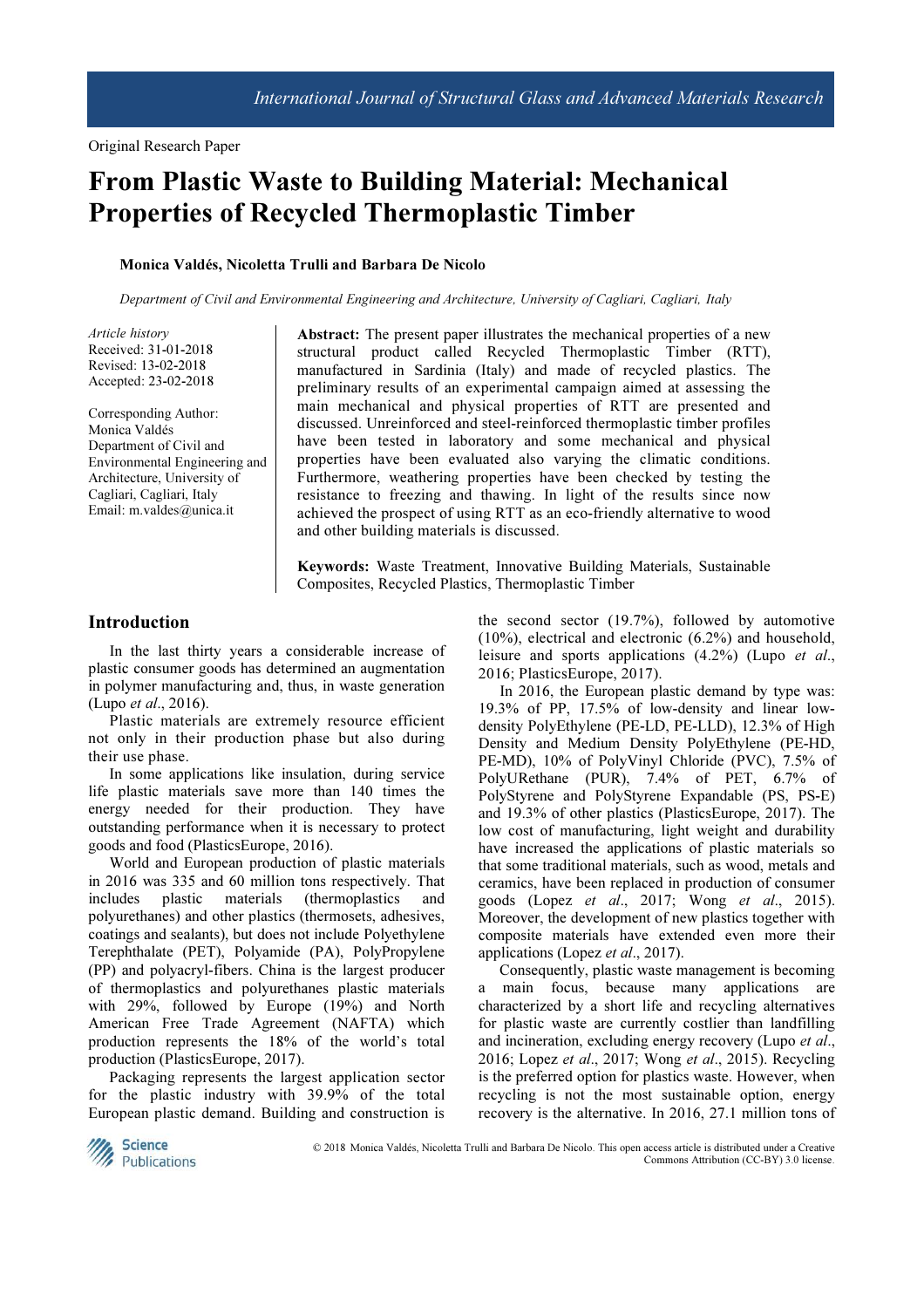post-consumer plastics waste ended up in the official waste streams and for the first time more plastic waste was recycled than landfilled: 31.1% was recovered through recycling (more than 8.4 million tons of plastics waste were collected for recycling), 41.6% went to energy recovery processes, while 27.3% still went to landfill (PlasticsEurope, 2017).

Several techniques have been developed in order to separate and sort plastic waste and to minimize landfill. Three great families can be defined (Panda et al., 2010):

- (i) Mechanical recycling: It is divided into primary recycling when plastic waste is sorted into homogeneous groups and converted into products with nearly same or less performance level than the original product and secondary recycling when plastic waste is sorted-mixed and the derived products have lower performances than the original one
- (ii) Chemical recycling: Also known as tertiary recycling, aims to convert polymer waste into original monomers or other valuable chemicals by means of pyrolytic, chemolytic or hydrocracking processes (Panda et al., 2010; Lopez et al., 2010; Al-Salem et al., 2010; Wong et al., 2015) and involves the use of polymer waste arisings as a feedstock for those used to break down polymeric waste into simpler substances subsequently repolymerized in order to produce virgin materials
- (iii) Thermal recovery or quaternary recycling exploits the calorific content. All polymers have a high heat content so that incineration with energy reclamation offers a way of winning back some value from polymer waste where the level of contamination or the degree of mixing makes any other process economically unattractive (Panda et al, 2010; Lopez et al., 2010; Al-Salem et al., 2010; Wong et al., 2015)

Since recycled plastics may be obtained from various sources, having been exposed to different storage and reprocessing conditions, they may therefore exhibit different performance depending on their degradation level (Kazemi Najafi, 2013).

A new structural thermoplastic composite, made of 100% recycled post-consumer plastics that would otherwise be discarded into landfills, is commonly called Recycled Thermoplastic Timber (RTT).

This kind of material was originally developed in conjunction with scientists at Rutgers University by an American manufacturing company, the Axion International Inc., at the end of the XX century. This environmentally friendly thermoplastic material was first used in railroad crossties and its application has recently been extended to bridge and structural members (Chandra et al., 2012). For example, recycled plastic lumber has been used to replace wood in some

construction applications, especially outdoors, but the structural properties of these materials have not been well-studied yet (Krishnaswamy and Lampo, 2001; Carroll et al., 2001).

The primary disadvantage of RTT is the lack of 'performance-based standards' that ensure the success of the material in structural applications. Moreover, most of the companies do not have adequate quality control programs in order to certify that their products meet the minimum requirements for structural uses (Lampo, 1995; Krishnaswamy and Lampo, 2001). Several producers studied mixtures of two or more polymer types added with different materials (i.e., sawdust, glass fibers, resins) in order to improve some physical or mechanical properties (Carroll et al., 2001; Bajracharya et al., 2014). The challenge for the XXI century is to develop a sustainable and easy technology to improve the production of a structural RTT made of 100% of plastics.

In this study the preliminary results of an experimental campaign aimed at assessing the main physical and mechanical properties of a 100% RTT, manufactured in Sardinia (Italy), are analyzed and discussed.

# **Materials**

The base material of the RTT is derived entirely from the separate waste collection carried out in Sardinia. It is obtained from the recycling of plastic waste such as bottles, bags, films, packaging, food containers and other recyclable products like PET, PE-HD, PE-LD, PP and PS.

The recycling process for producing RTT is a mechanical process that, differently from the chemical recycling, does not produce emissions in the atmosphere and leads to a good quality of the material. On the other hand, it is a complex manufacturing process that results in a more expensive product.

The first steps of the production process are the sorting and the washing: Every plastic item is separated into two production lines according to type and texture (Fig. 1) and then it is properly washed for removing all the impurities such as labels and adhesives.

The second step is the shredding: Waste is reduced into small flakes and granules by means of two shredding machines, one for each production line. Films and bags are compressed into a densifier, where the material is heated to a temperature of 100/105°C and then cooled with water. Then the material is stored in separate silos (Fig. 2): One for PE-LD, one for PE-HD and one containing PET, PP and PS. This distinction is necessary because each material guarantees certain qualities to the final product: As an example, PE-LD has a good ease of processing and provides high flexibility and a moisture barrier, PE-HD guarantees stiffness and mechanical strength, while PET supplies an aptitude to be easily colored.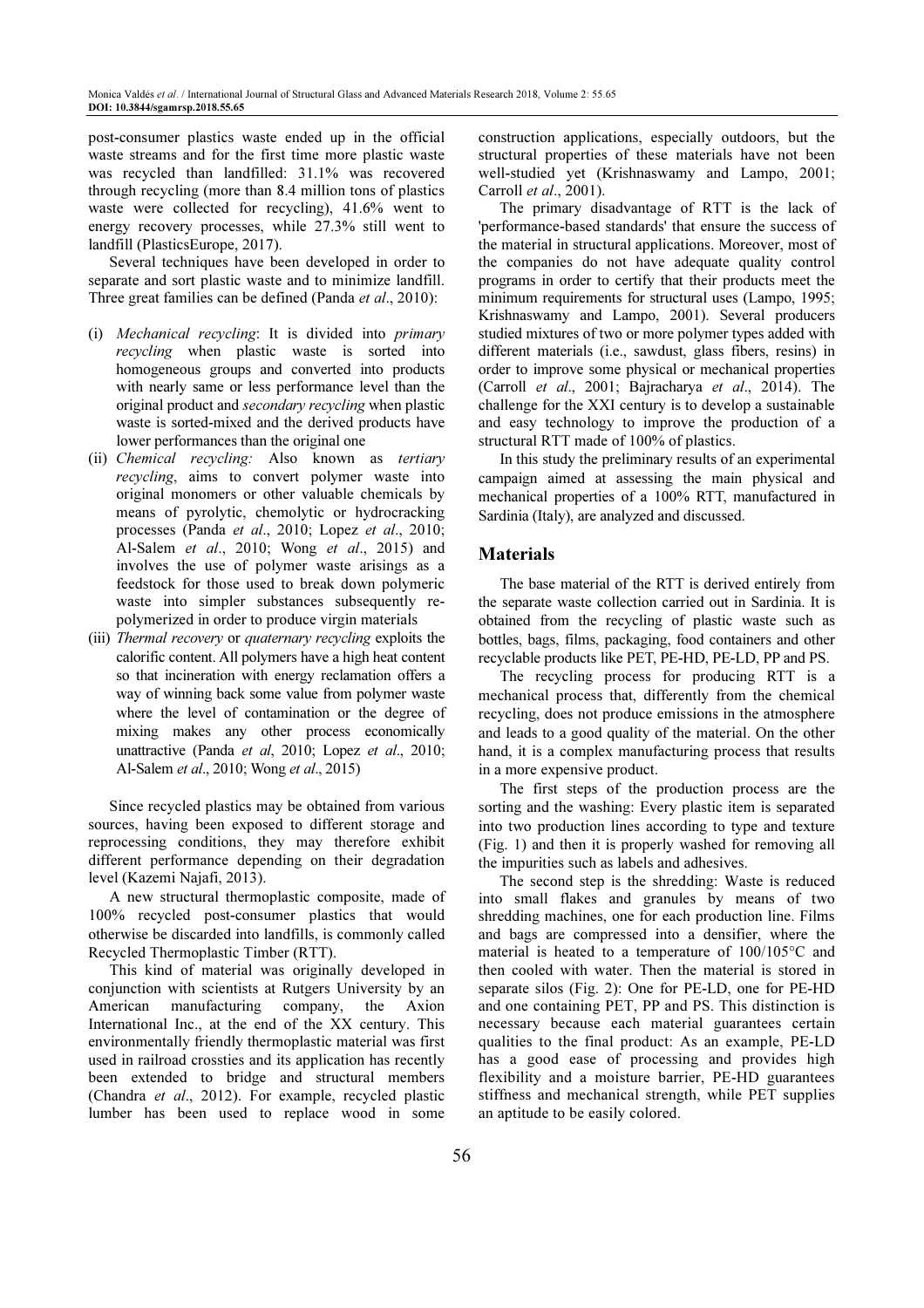Monica Valdés et al. / International Journal of Structural Glass and Advanced Materials Research 2018, Volume 2: 55.65 DOI: 10.3844/sgamrsp.2018.55.65



Fig. 1: Sorting of plastic waste



Fig. 2: Storing silos



Fig. 3: Type of profiles: (a) lumber (b) square (c) cylinder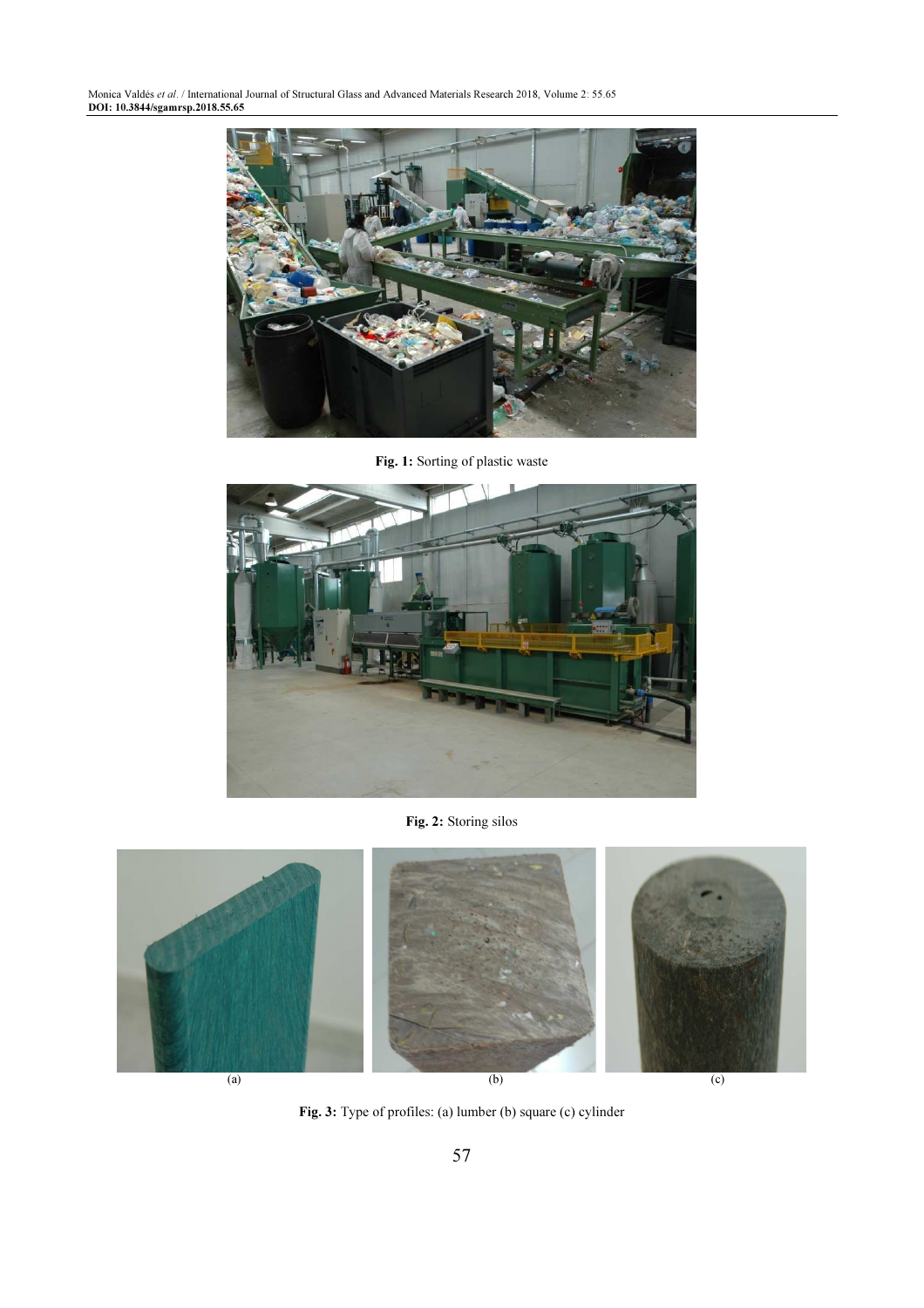Monica Valdés et al. / International Journal of Structural Glass and Advanced Materials Research 2018, Volume 2: 55.65 DOI: 10.3844/sgamrsp.2018.55.65



Fig. 4: Steel-strengthened profiles

A proper mix is studied in order to obtain an optimum final product: The mixture consists approximately of 45-50% PE-LD, 45% PE-HD, 5% PET and the remaining includes PP, PS and pigments which slightly vary in percentages depending on the type of element to be produced and the demands of customers.

The final step of production is the extrusion: The mixture is led to 200°C and moldered into different shapes and profiles (Fig. 3) that are cooled for 2-3 min in water. Profiles are naturally dried on racks and finally they are ready for storage and for sale. If required, some section can be reinforced by including a tubular (round or square) steel element in the core (Fig. 4).

# Experimental Program

This research aims for better understanding the structural properties of the RTT made of 100% recycled plastics. In the following the preliminary results concerning some physical (density and water absorption) and mechanical (compressive, tensile and flexural strength) properties are presented.

Due to the lack of technical rules governing the production and the standard requirements for RTT, tests have been carried out either according to European Standards for plastics in general, or according to procedures specifically studied in order to check a particular property.

The experimental program has been carried out on both steel-strengthened and un-strengthened profiles: Cubic specimens having a side section of 80 mm and 108 mm respectively and cylindrical specimens having diameter of 80 mm and height of 160 mm have been derived from commercial profiles. Moreover, specimens with parallel sided central section have been derived from un-strengthened profiles in order to check the tensile properties.

Tests have been performed (1) at room temperature, on specimens as they were; (2) after freezing and thawing cycles for simulating a weathering action and (3) at a temperature of 60°C for reproducing summer conditions.

A total of 50 freezing-thawing cycles have been applied, each one according to the following program:

- 1.  $T = 20^{\circ}C$
- 2.  $T = 20^{\circ}C$  for 30 min
- 3. from  $T = 20^{\circ}$ C to  $T = 0^{\circ}$ C in 180 min
- 4.  $T = 0$ °C for 250 min
- 5. from  $T = 0$ °C to  $T = -17$ °C in 180 min
- 6.  $T = -17^{\circ}$ C for 240 minutes
- 7. from  $T = -17^{\circ}$ C to  $T = 20^{\circ}$ C in 60 min
- 8.  $T = 20^{\circ}$ C for 420 min in water
- $T = 20^{\circ}$ C for 30 min without water

# Density and Water Absorption

Tests have been carried out only on un-strengthened specimens according to UNI EN ISO 1183-1 Plastics -Methods for determining the density of non-cellular plastics - Part 1: Immersion method, liquid pyknometer method and titration method.

Density has been evaluated by the immersion method and calculated by means of the application of the Archimedes principle.

The RTT specimens have been weighted and then immersed in deionized water at 23±2°C suspended by a sinker of lead attached to a corrosion-resistant wire. All adhering bubbles have been removed and the weight of immersed specimens have been recorded.

The density  $\rho_s$  (g/cm<sup>3</sup>) has been calculated according to the following equation:

$$
\rho_s = \frac{m_{sa} \cdot \rho_{IL}}{m_{sa} + m_{k,IL} - m_{s+k,IL}}
$$
(1)

Where:

 $m_{sa}$  (g) = The apparent mass of the specimen in air

- $\rho$ <sub>IL</sub> (g/cm<sup>3</sup>) = The density of the immersion liquid at  $23^{\circ}$ C
- $m_{k,\text{IL}}(g)$  = The apparent mass of the sinker in the immersion liquid
- $m_{s+k,IL}$  (g) = The total apparent mass of the specimen and the sinker in the immersion liquid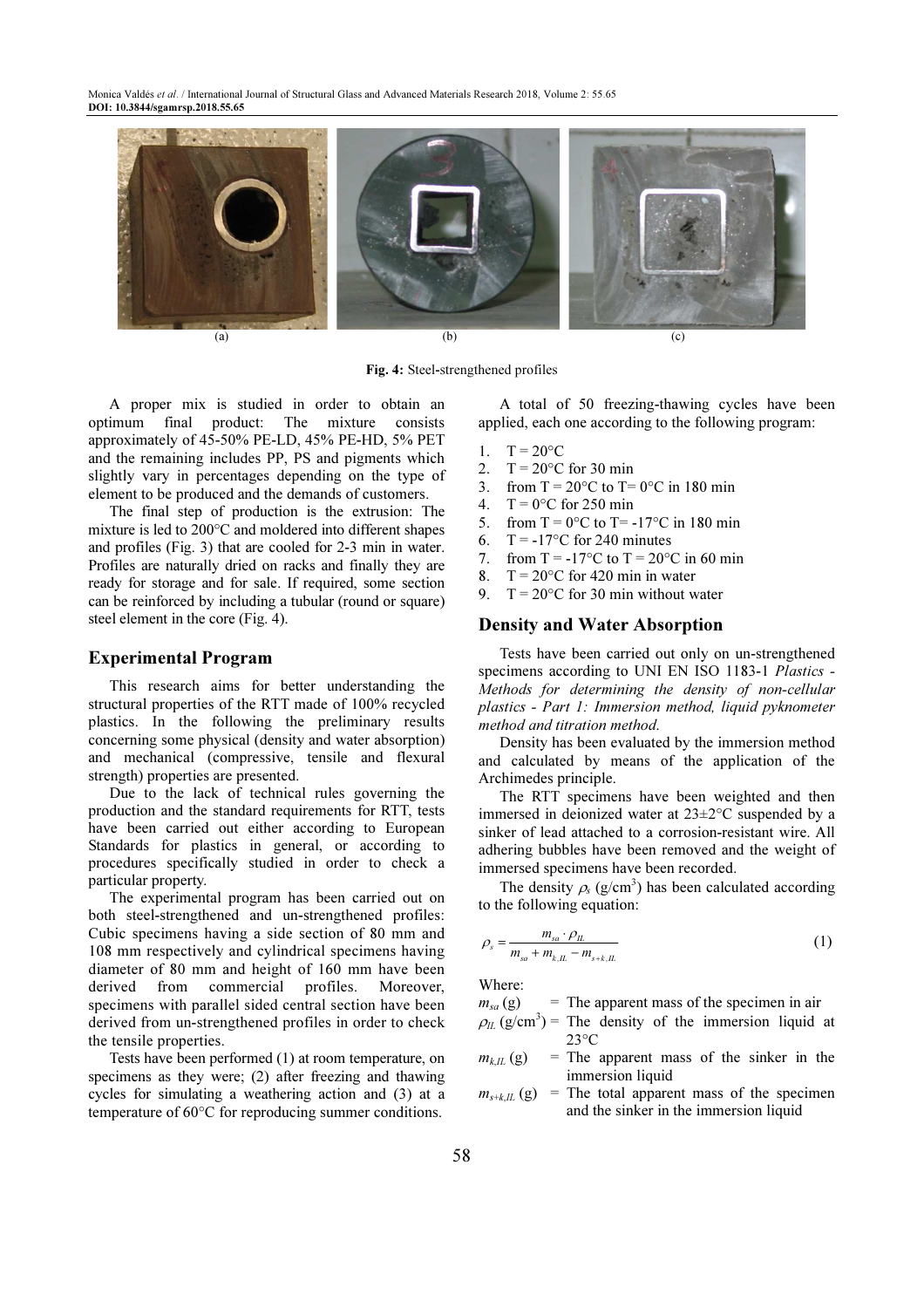A total of 45 un-strengthened specimens (cubes sized respectively 80 mm and 108 mm and cylinders) have been tested for measuring density, 15 for each section type. Results, sorted for each type of section, are summarized in Table 1.

Then, three samples for each section type have been tested for measuring water absorption. The specimens have been placed in an oven, dried until constant mass and then weighted. Afterwards, they have been submerged in water and weighed at different times until a constant mass was reached: The first weigh has been registered after one hour, the last after 45 h. The results are shown in Table 2.

The RTT specimens showed lower density values than water. As shown in Table 1, the highest measured density pertains to cylindrical specimens (0.913  $g/cm<sup>3</sup>$ ), while the lowest, 0.703  $g/cm<sup>3</sup>$ , pertains to cubic specimens sized 108 mm. Scattering of density is due to differences in porosity, probably caused to the variable quantity of polystyrene used in the mixture.

![](_page_4_Picture_4.jpeg)

Fig. 5: Voids and air bubbles entrapped in the core of the specimen

#### Table 1: Density

| Value                                                                 | Cubes 80 mm | Cubes 108 mm Cylinders |       |
|-----------------------------------------------------------------------|-------------|------------------------|-------|
| Max $(g/cm^3)$                                                        | 0.869       | 0.776                  | 0.913 |
| Min $(g/cm^3)$                                                        | 0.838       | 0.703                  | 0.703 |
| Mean $(g/cm^3)$                                                       | 0.853       | 0.740                  | 0.776 |
| St. Dev. $(g/cm^3)$                                                   | 0.012       | 0.024                  | 0.071 |
| C.0.V. (%)                                                            | 1.41        | 3.24                   | 9.15  |
| St.Dev. = Standard Deviation: $C_{.0}$ .V. = Coefficient of Variation |             |                        |       |

# Table 2: Water absorption test

| Specimen              | $\mathrm{Abs}_{1\mathrm{h}}$ [%] | Abs <sub>45h</sub> [%] |
|-----------------------|----------------------------------|------------------------|
| Cube 80 mm            | 0.09                             | 0.14                   |
| Cube $108 \text{ mm}$ | 1.10                             | 1.43                   |
| Cylinder              | 0.81                             | 1.25                   |

 $\overline{Abs}_{1h}$  = water absorption after one hour

 $Abs_{45h}$  = water absorption after 45 h

Air generated during the extrusion process remains entrapped within the section and generates voids and air bubbles (Fig. 5). Nevertheless, this porosity does not affect significantly the density: The maximum variation of density due to the porosity of the material has been recorded for cubes having 108 mm of side section, which showed the lowest density and the highest values of water absorption due to the voids generated by the air entrapped in the section. Anyway, the weight increment due to the porosity is very poor: Maximum value recorded is 1.43% (Table 2).

#### Compression Tests

Compression tests have been carried out according to UNI EN ISO 844 (2014) - Rigid cellular plastics - Determination of compression properties.

The Standard specifies a method for measuring: (i) The compressive strength and the corresponding relative deformation or the compressive stress at 10% of deformation ( $\sigma_{10}$ ) evaluated in function of the force  $F_{10}$ , corresponding to 10% of deformation; (ii) the compressive modulus of elasticity  $(E)$ .

Tests have been carried on both parallel and orthogonal directions to the extrusion axis of 11 un-strengthened and 10 steel-strengthened cubic specimens 80 mm sized.

Strengthening was realized by means of a steel-tube having diameter of 33.4 mm and thickness of 2.5 mm embedded in the section.

Compression tests have been performed: (1) at room temperature, (2) after weathering treatment (freezing and thawing cycles) and (3) at high inner temperature (60 $^{\circ}$ C).

The compressive strength at 10% of deformation  $\sigma_{10}$  $(N/mm<sup>2</sup>)$  has been calculated as the ratio between the force  $F_{10}$  (N), corresponding to 10% of deformation and the geometric cross section  $A_0$  (mm<sup>2</sup>) of the specimen. The steel reinforcement has not been considered for calculating  $A_0$ . The compressive modulus of elasticity has been calculated as:

$$
E = \frac{F_e \cdot h_0}{A_0 \cdot x_e} \left( N / \, mm^2 \right) \tag{2}
$$

Where:

 $F_e(N)$  $=$  The applied force in the conventional elastic zone (defined by the straight portion of the force-displacement curve)

 $h_0$  (mm) = The initial height of the specimen

 $x_e$  (mm) = The displacement at  $F_e$ , measured by extensometer

Moreover, the compression stress  $\sigma_e$  (N/mm<sup>2</sup>) and the corresponding deformation  $\varepsilon_e$  evaluated at the conventional proportional limit defined by the straight portion of the force-displacement curve have been evaluated. The stiffness: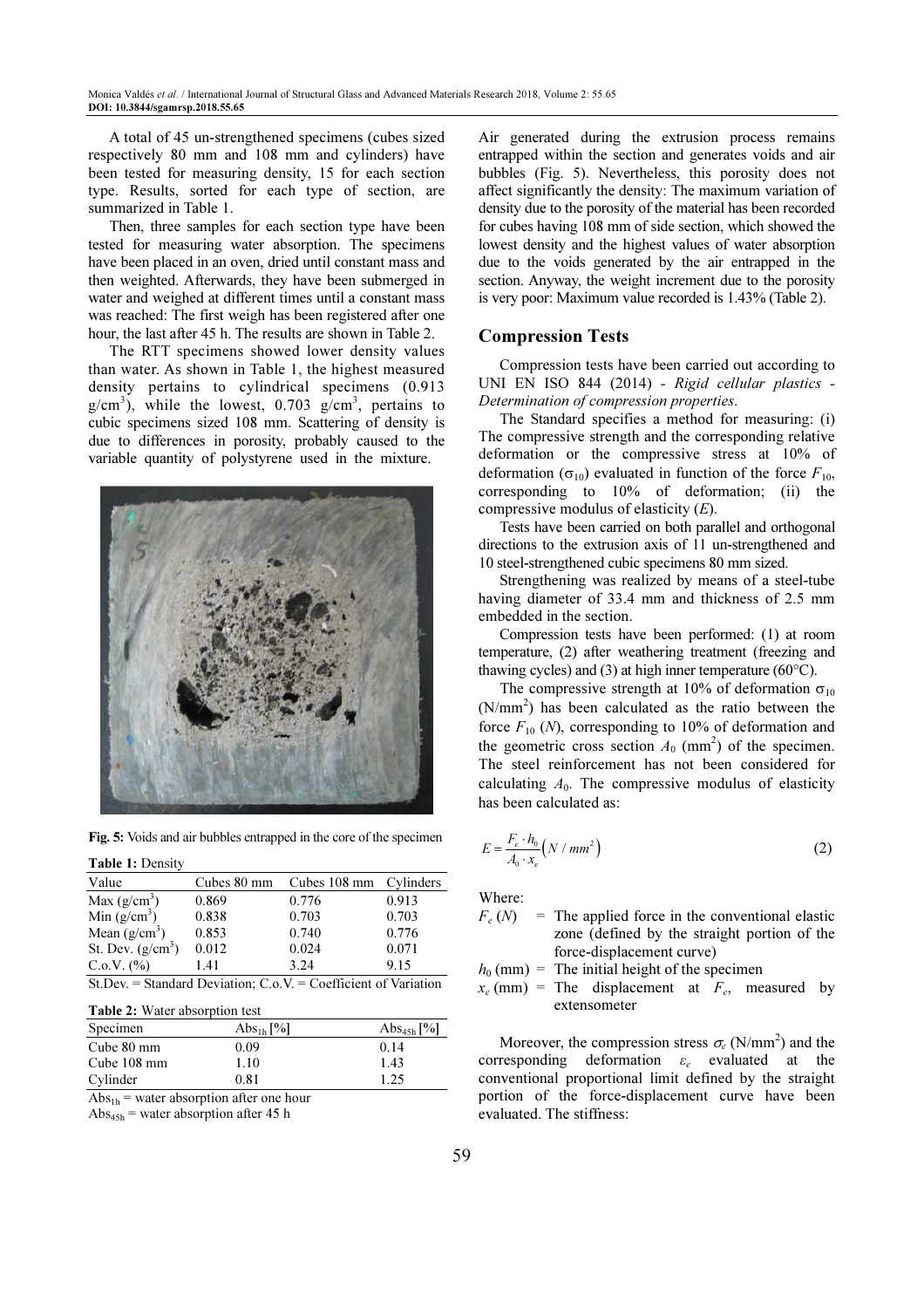$$
K = \frac{dF}{dx}(N/mm) \tag{3}
$$

was calculated as a linear regression of the ratio between the applied load  $F(N)$  and the corresponding displacement  $x$  (mm). Results are summarized in Table 3 and 4 for un-strengthened specimens and in Table 5 and 6 for steel-strengthened specimens.

# Discussion of Compression Tests Results

Freezing-thawing cycles seem to not affect the RTT properties significantly: As an example, Fig. 6 shows the load-displacement curves of some tested specimens at different conditions. Cubic specimens subjected to weathering treatment show, on average, a stiffness K slightly higher and a compression strength lower than those tested at room temperature; this behavior is observed when the load is applied in parallel but not orthogonally to the extrusion direction (Table 3 and 4). Anyway, the

results are highly scattered, as Table 7 shows with reference to the stiffness of un-strengthened specimens.

An opposite behavior is registered when tests are carried out at high temperature. Mechanical properties of the material decay suddenly for the load applied along the extrusion direction, as shown in Table 3 and Fig. 6. No tests at high temperature have been carried out applying loads orthogonally to the extrusion direction.

Steel-strengthening improves considerably both compressive strength and stiffness (Table 5), but when the load is applied orthogonally to the extrusion axis the effectiveness of the reinforcement is very low and stiffness and strength are quite similar to those measured on the un-strengthened specimens. As an example, Figure 7 shows the load-displacement curve for two strengthened and un-strengthened specimens loaded along the orthogonal direction.

Table 3: Un-strengthened specimens. Parallel compression tests

| Condition     | $\sigma_{10}$  | . 10          | ്ക    | $\mathbf{U}$ |                                                              |          |
|---------------|----------------|---------------|-------|--------------|--------------------------------------------------------------|----------|
| R.T.          | 15.70          | 96.60         | 0.075 | 12.42        | 199.03                                                       | 15378.64 |
| W. T.         | 14.89          | 92.02         | 0.062 | 1.00         | 205.79                                                       | 16000.27 |
| H. T.         | 4.66           | 28.75         | 0.082 | 4.45         | 45.59                                                        | 3877.87  |
| ___<br>$\sim$ | $\sim$<br>____ | $\sim$ $\sim$ |       | ------       | $\sim$ $\sim$ $\sim$<br>a company and service to the company | $\sim$   |

R.T. = Room Temperature; W.T. = After Weathering Treatment; H.T. = High Temperature (60°C);  $\sigma_{10}$ ,  $\sigma_e$  and E in (N/mm<sup>2</sup>); F<sub>10</sub> in (kN); K in (N/mm)

| <b>Table 4:</b> Un-strengthened specimens. Orthogonal compression test |  |
|------------------------------------------------------------------------|--|
|------------------------------------------------------------------------|--|

| 0.111<br>Condition | $\mathbf{O}_{10}$             |       | ပေ    |             |        |          |
|--------------------|-------------------------------|-------|-------|-------------|--------|----------|
| R.T.               | $\sim$ $\sim$ $\sim$<br>14.LJ | 76.65 | 0.047 | 7 Q3<br>ر . | 178.02 | 12988.49 |
| W. T.              | 9.63                          | 60.39 | 0.055 | 7.04        | 154.30 | 11564.70 |
|                    |                               |       |       |             |        |          |

R.T. = Room Temperature; W.T. = After Weathering Treatment;  $\sigma_{10}$ ,  $\sigma_e$  and E in (N/mm<sup>2</sup>); F<sub>10</sub> in (kN); K in (N/mm)

Table 5: Steel-strengthened specimens. Parallel compression test

| $\cdots$<br>Condition | $\mathbf{0}_{10}$                                        |                  |                      | .                             |                     |
|-----------------------|----------------------------------------------------------|------------------|----------------------|-------------------------------|---------------------|
| R.T.                  | 33.58                                                    | 220.13           | 0.069                | 33.58                         | 1507200<br>430/2.02 |
| W. T.                 | 23.38                                                    | 172.00<br>$\sim$ | 0.040                | $\sim$<br>$\gamma$ Q<br>25.SO | 40132.90            |
| $\sim$                | <b><i><u>Property Contracts</u></i></b><br>$\sim$ $\sim$ |                  | $\sim$ $\sim$ $\sim$ | .                             |                     |

R.T. = Room Temperature; W.T. = After weathering treatment;  $\sigma_{10}$ ,  $\sigma_e$  in (N/mm<sup>2</sup>); F<sub>10</sub> in (kN); K in (N/mm)

| Table 6: Steel-strengthened specimens. Orthogonal compression tests |  |  |
|---------------------------------------------------------------------|--|--|
|                                                                     |  |  |
|                                                                     |  |  |

| Condition | $\sigma_{10}$ | 10.   | .             | ے ب          |                                |
|-----------|---------------|-------|---------------|--------------|--------------------------------|
| R.T.      | 1.67          | 74.69 | $_{\rm 0.04}$ | 72c<br>ر ۱.۲ | 17024.5<br>$\sim$              |
| W. T.     | 2.90          | 63.73 | $_{0.05}$     | 7.10         | 121772<br>ے د. ا<br>$1 \leq 1$ |
|           |               |       |               |              |                                |

R.T. = Room Temperature; W.T. = After weathering treatment;  $\sigma_{10}$ ,  $\sigma_e$  in (N/mm<sup>2</sup>); F<sub>10</sub> in (kN); K in (N/mm)

#### Table 7: Stiffness of un-strengthened specimens

| Condition | (N/mm)   | St. Dev.(N/mm) | $\sim 0. V$<br>(9/0)<br>. . |
|-----------|----------|----------------|-----------------------------|
| R.T.      | 5378.64  | 3264.55        | 21.23                       |
| W. T.     | 16000.27 | 1449.55        | 9.06                        |
| H.T.      | 3877.87  | 948.82         | 24.47                       |

K = Stiffness; St. Dev. = Standard Deviation; C.o.V. = Coefficient of Variation; R.T. = Room Temperature; W.T. = After weathering treatment; H.T. = High Temperature  $(60^{\circ}C)$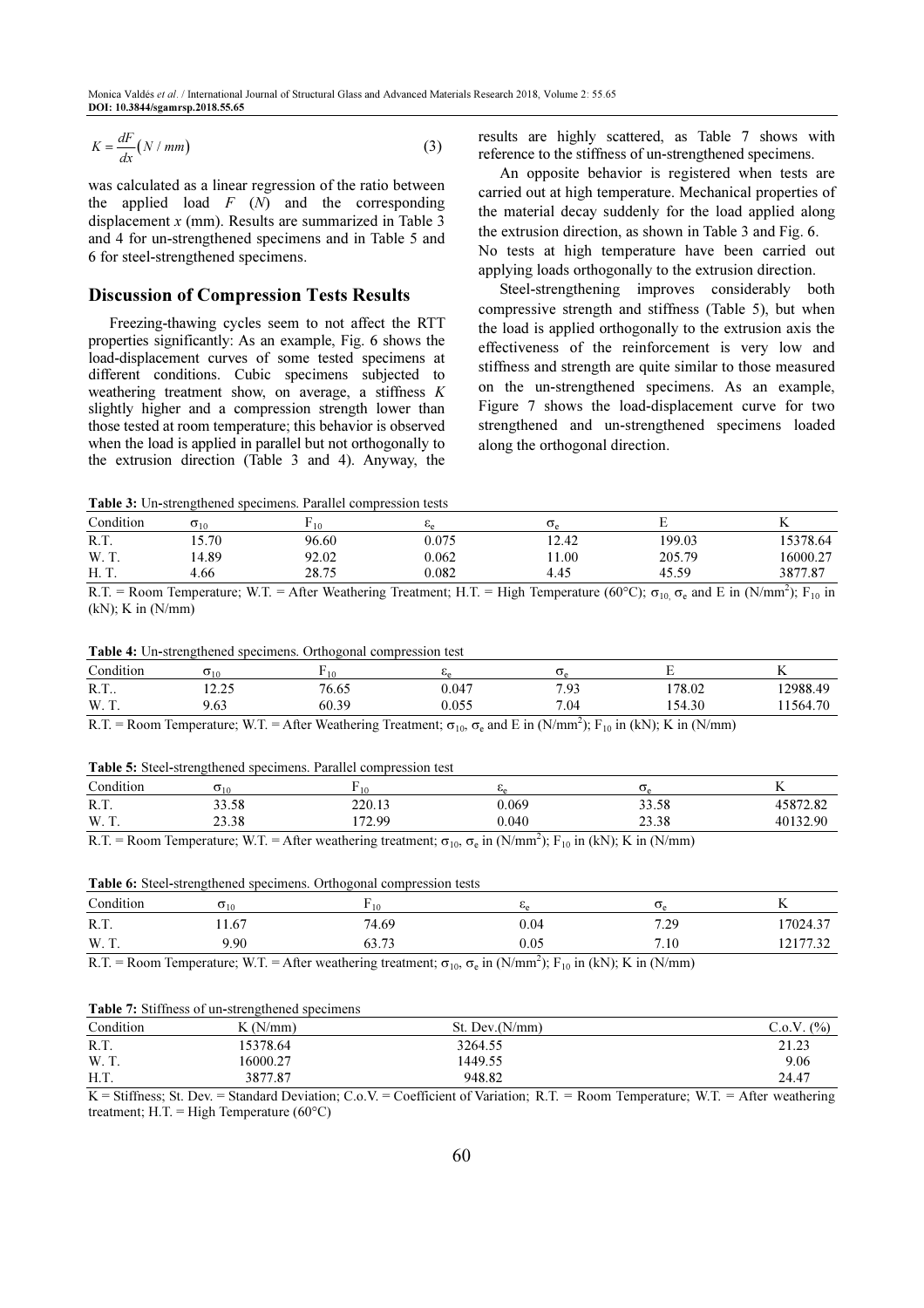Monica Valdés et al. / International Journal of Structural Glass and Advanced Materials Research 2018, Volume 2: 55.65 DOI: 10.3844/sgamrsp.2018.55.65

![](_page_6_Figure_1.jpeg)

Fig. 6: Load displacement curvesun-strengthened specimens

![](_page_6_Figure_3.jpeg)

Fig. 7: Load displacement curve-load orthogonal to extrusion direction

Weathering treatments do not affect significantly the mechanical properties of strengthened specimens: Both ultimate compression load and stiffness are quite reduced, but the differences could be typical of a lot-tolot variation (Table 5 and 6). Anyway, further tests should be carried out in order to prove this behavior. No tests have been carried out on strengthened specimen at high temperature.

### Tensile Tests

Tensile tests have been carried out according to UNI EN ISO 527-1 (2012) Plastics - Determination of tensile properties - General principles.

Twelve dog-bone shaped specimens (Fig. 8) have been derived from commercial profiles according to UNI EN ISO 527-2 (2012) Plastics Determination of tensile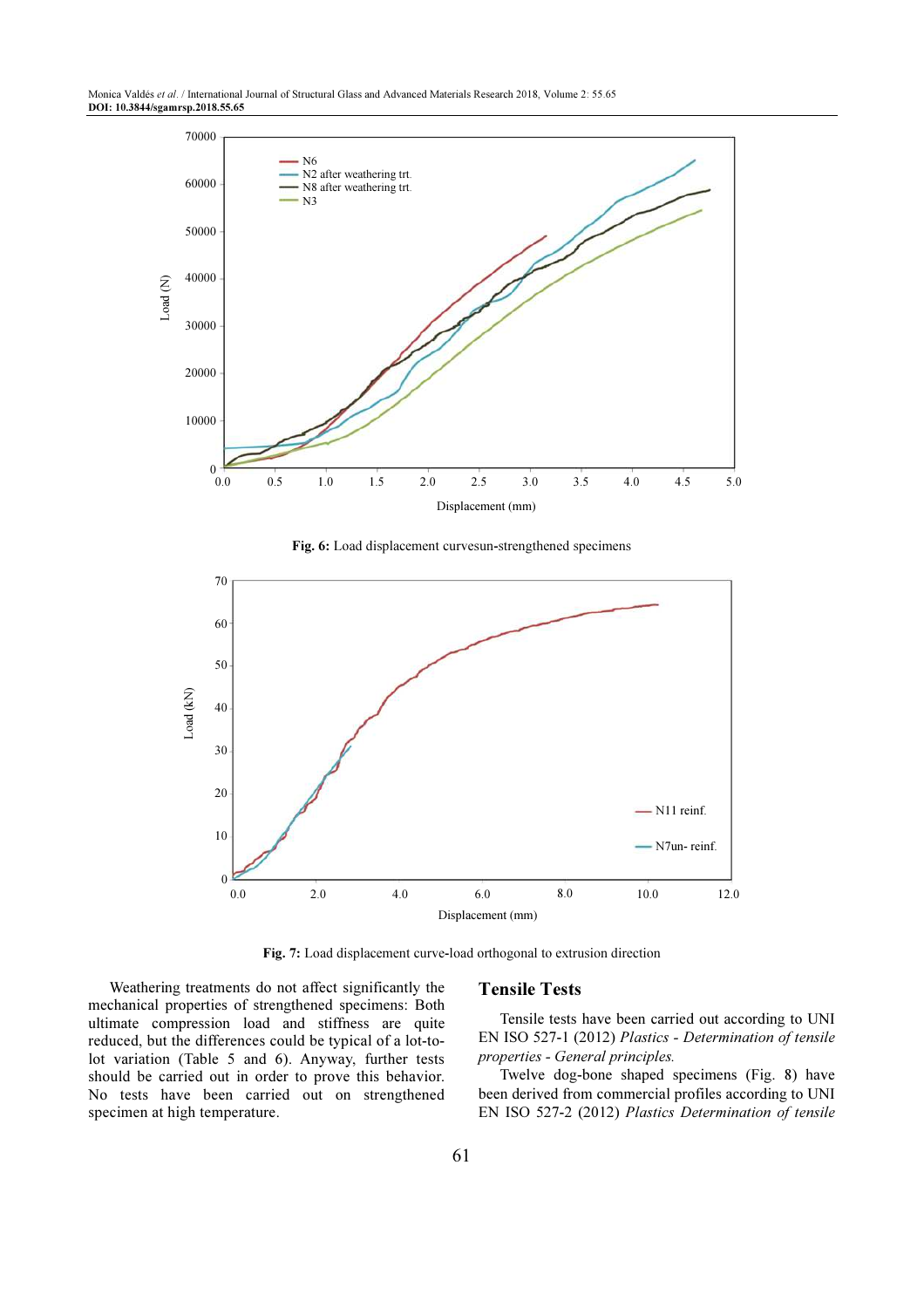properties - Test conditions for moulding and extrusion plastics. The tests have been run at room temperature.

Specimens have been shaped mechanically from commercial profiles and they have a mean parallel sided central section of 25×10 mm and a total length of 200 mm.

The tensile strength  $\sigma_t$  (N/mm<sup>2</sup>), the yielding stress  $\sigma_y$ (N/mm<sup>2</sup>) (the stress measured at the end of the straight portion of the force-displacement curve) and the corresponding tensile deformation  $\varepsilon_t$  and yielding deformation  $\varepsilon_y$  have been measured during the tests by means of a load cell and an extensometer on the tensile machine. The tensile modulus of elasticity  $E_t$  (N/mm<sup>2</sup>) has been calculated from the force-displacement curves.

The results, summarized in Table 8, show a high scattering: It can be observed from Fig. 9 that specimens exhibit both ductile and fragile (shear) rupture types. When the ductile rupture arose, a big reduction of the section occurred and elongations over 10% were measured. On the contrary, when shear rupture occurred, both load bearing and elongations were drastically reduced (Table 8). The great scattering of the results suggests to better check tensile strength and stiffness by means of further tests.

# Flexural Tests

Three-point bending tests with a span length of 500 mm have been carried out according to the flexural test set-up showed in Fig. 10.

The specimens have been cut from square RTT profiles (section 80x80 mm) at a length of 600 mm as shown in Fig. 11.

Except for the specimen dimensions, tests have been carried out according to UNI EN-ISO 178 (2013) Plastics - Determination of flexural properties.

The bending strength has been calculated according to the following formula:

$$
\sigma_f = \frac{3 \cdot F \cdot L}{2 \cdot b \cdot h^2} \left( N / \, mm^2 \right) \tag{4}
$$

Where:

| F(N)     | $=$ The maximum flexural load       |
|----------|-------------------------------------|
| $L$ (mm) | $=$ The span length of the specimen |

 $b$  (mm) and  $h$  (mm) = Respectively the width and the height of the cross section of the specimen

Table 8: Tensile test results

| Value | $\sigma_{v}$ (N/mm <sup>2</sup> ) | $\Delta I$<br>∆/mm^ | $N/mm^2$<br>مسد | (9/0)<br>ابتح | $\varepsilon(t)$ |
|-------|-----------------------------------|---------------------|-----------------|---------------|------------------|
| Mean  | 8.25                              | 12.66               | 237.06          | 0.08          | 3.32             |
| Max   | 4.34                              | 19.07               | 431.03          | 0.14          | 10.36            |
| Min   | 2.28                              | 2.45                | 18.35           | $\rm 0.03$    | $_{0.23}$        |

 $\sigma_y$  = yielding stress;  $\sigma_t$  = tensile stress; E<sub>t</sub> = tensile modulus of elasticity;  $\varepsilon_y$  = yielding deformation;  $\varepsilon_t$  = tensile deformation

![](_page_7_Picture_17.jpeg)

Fig. 8: Specimen for tensile test

![](_page_7_Picture_19.jpeg)

Fig. 9: Profiles after tensile rupture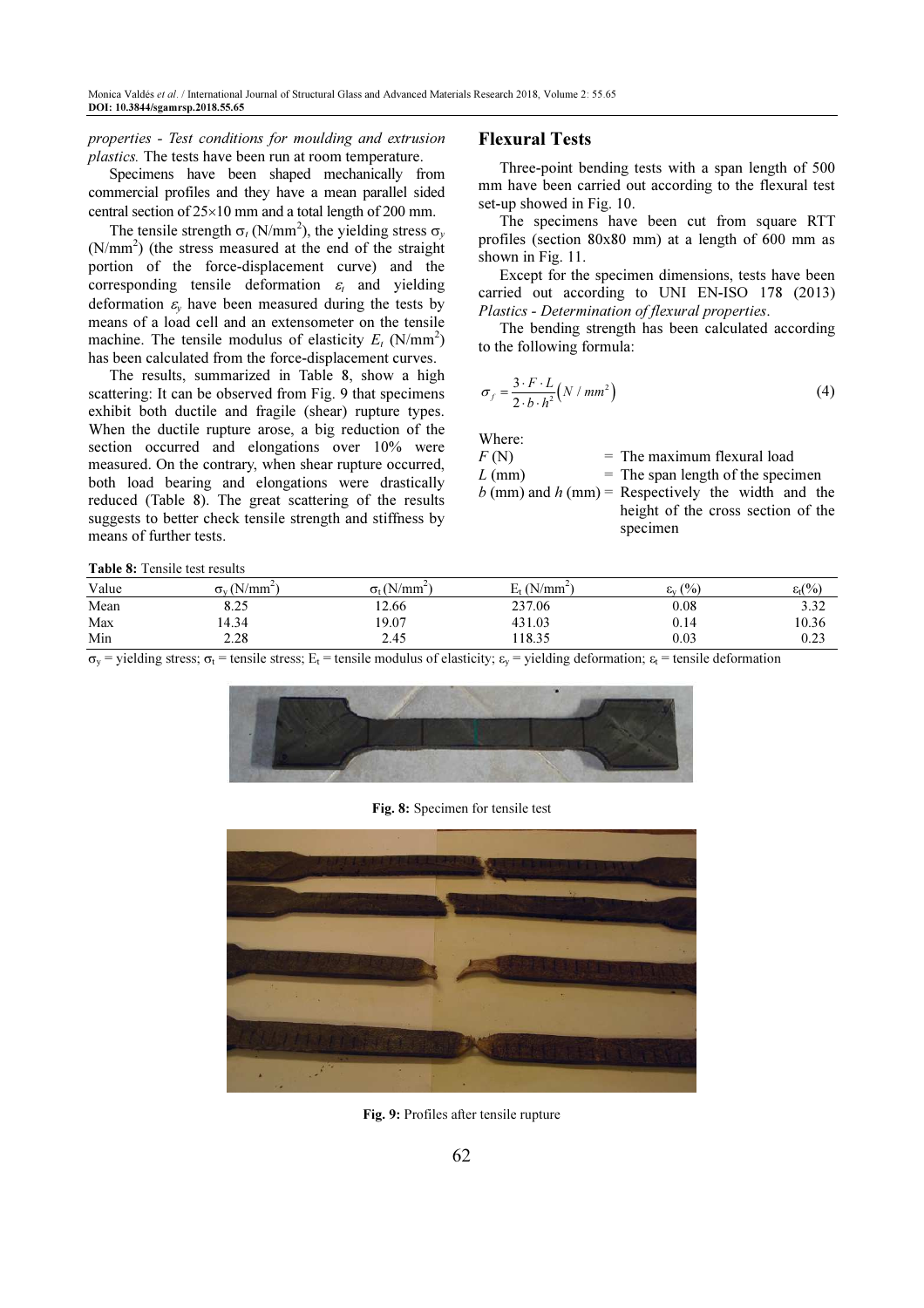Monica Valdés et al. / International Journal of Structural Glass and Advanced Materials Research 2018, Volume 2: 55.65 DOI: 10.3844/sgamrsp.2018.55.65

![](_page_8_Figure_1.jpeg)

Fig. 10: Flexural test set-up

![](_page_8_Figure_3.jpeg)

Fig. 11: Specimen for flexural test

![](_page_8_Figure_5.jpeg)

Fig. 12: Flexural tests

| <b>Table 9:</b> Flexural test results |                                           |                                        |                                             |                        |                  |  |
|---------------------------------------|-------------------------------------------|----------------------------------------|---------------------------------------------|------------------------|------------------|--|
| Specimens                             | $\sigma_{\text{fM}}$ (N/mm <sup>2</sup> ) | $\sigma_{\rm fe}$ (N/mm <sup>2</sup> ) | $\frac{(0)}{0}$<br>$\varepsilon_{\rm fe}$ ( | $\varepsilon_{fM}$ (%) | $\frac{N}{mm}$ , |  |
| U.S.                                  | 18.80                                     | 8.09                                   | 2.37                                        | 18.23                  | 373.3            |  |
| S.S.                                  | 44.08                                     | 24.72                                  | 1.96                                        | 10.77                  | 1290.2           |  |

U.S. = Un-strengthened; S.S. = Steel strengthened;  $\sigma_{fM}$  = maximum flexural test;  $\sigma_{fe}$  = elastic flexural test;  $\epsilon_{fe}$  = elastic flexural strain;  $\varepsilon_{fM}$  = maximum flexural strain;  $E_f$  = modulus of elasticity in bending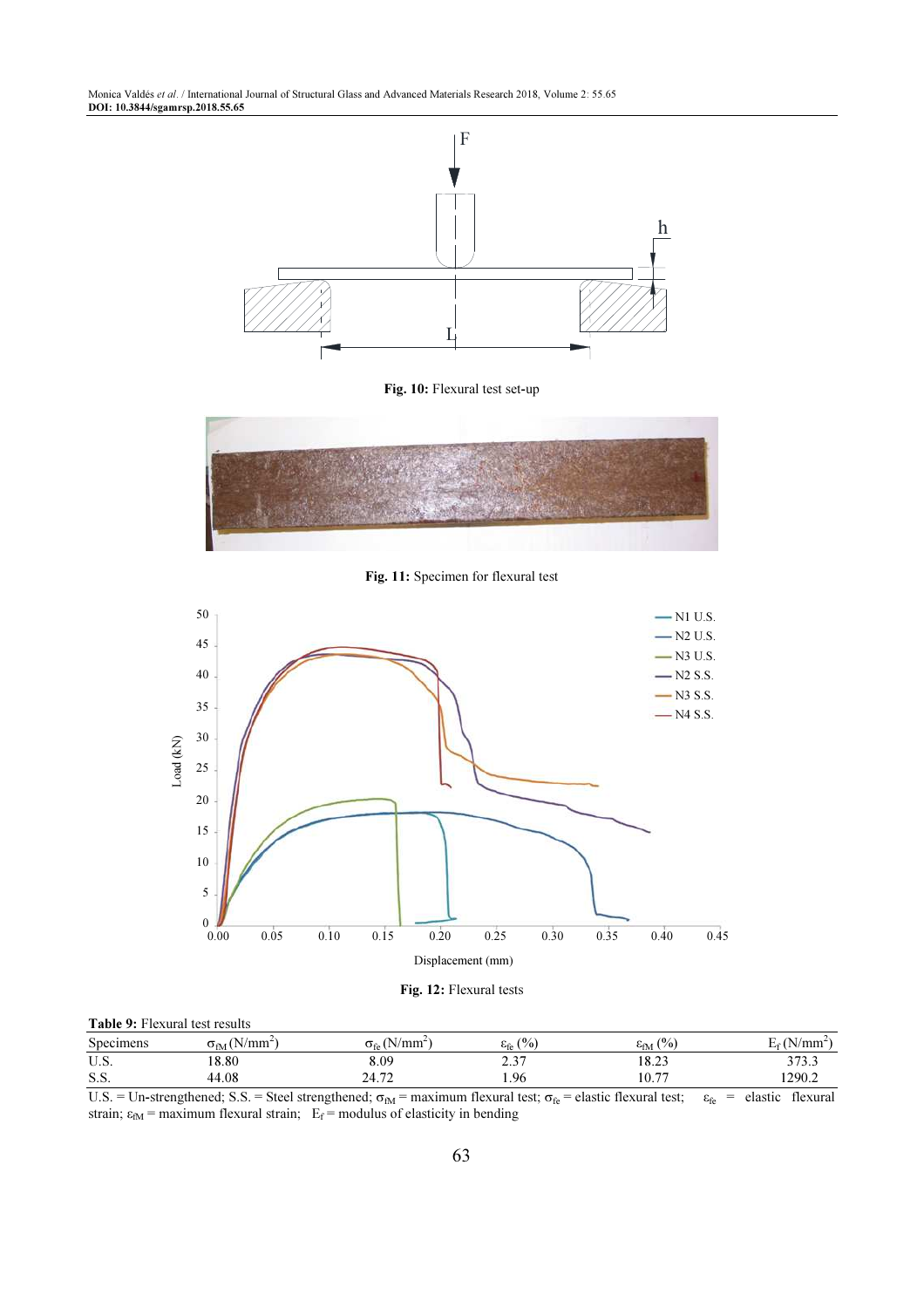The strain in bending  $\varepsilon_f$  has been calculated as:

$$
\varepsilon_f = \frac{6 \cdot s \cdot h}{L^2} \tag{5}
$$

Where:

 $s$  (mm) = The deflection measured over the entire span  $h$  (mm) = The thickness of the specimen

A wire extensometer has been used to measure the deflection of the mid span of the beam. The maximum flexural stress  $\sigma_{fM}$  (N/mm<sup>2</sup>) sustained by the specimen during the tests, the elastic flexural strength  $\sigma_{fe}$  (N/mm<sup>2</sup>) at the end of the straight portion of the forcedisplacement curve and the corresponding strains  $\varepsilon_M$  and  $\varepsilon_f$ , have been measured. Moreover, the modulus of elasticity in bending  $E_f$  (N/mm<sup>2</sup>) has been calculated by means of a linear regression procedure applied to the straight part of the stress-strain curve.

Tests have been performed at room temperature on 3 un-strengthened and 3 steel-strengthened specimens. Strengthening has been realized by means of a steel round tube having diameter of 30 mm and thickness of 2.5 mm embedded in the core. Results are summarized in Table 9.

Flexural tests highlight the great deformability of the material. The steel reinforcement has improved both strength and stiffness over than 300% without reducing the ductility (Table 9 and Fig. 12).

### Conclusion

Plastics and mixed plastics have been extending their uses and applications due to manufacturing low cost, light weight and durability, so that some traditional materials, such as wood, metals and ceramics have been replaced in some consumer products. Consequently, plastic waste management is becoming a main focus, because recycling alternatives for plastic waste are currently costlier than land-filling and incineration. Mechanical recycling is considered a very efficient solution for plastics.

In this study, the preliminary results of a research aimed at assessing the mechanical properties of a new structural product made of post-consumer plastic waste and known as Recycled Thermoplastic Timber (RTT) are presented. The tested product is manufactured in Sardinia (Italy) and derived entirely from the separate waste collection.

Based on the results achieved since now, the following conclusions can be drawn:

- RTT is a very lightweight material, having a mean density lower than water and it is water proof
- Compressive, tensile and flexural strength and the corresponding stiffness are quite low, if compared to other traditional construction material like timber
- High temperature tests carried out in order to simulate summer conditions pointed out that at high

temperature RTT mechanical properties drastically reduce; on the contrary, low temperatures seem to not have significant effects

Steel strengthening embedded in the core of the RTT profile improves strongly its behavior both at standard conditions and after weathering treatments. No tests have been carried out in order to check mechanical properties of strengthened RTT at high temperature

These preliminary outcomes confirm the potentiality of RTT, also taking into account that the production has a very positive impact on the environment and the material can be used for simple structures, better if joined to strengthened elements.

Further tests will be carried out in order to better exploit the mechanical behavior of RTT. In particular, tensile tests at different temperature conditions, shear tests and the study of durability aspects as the degradation due to UV rays, urban environment, pollution, etc., will be performed. Moreover, theoretical analysis concerning the behavior of the composite steelplastic section will be developed in order to confirm the possibility of using RTT as a structural material.

# Acknowledgement

This paper has been presented at the  $6<sup>th</sup>$  International Workshop on Design in Civil and Environmental Engineering held at the University of Cagliari during November 9-10-11, 2017.

#### Author's Contributions

All authors equally contributed in this work.

# **Ethics**

The Authors declare there's no conflict of interest.

# **References**

- Al-Salem, S.M., P. Lettieri and J. Baeyens, 2010. The valorization of Plastic Solid Waste (PSW) by primary to quaternary routes: From re-use to energy and chemicals. Progress Energy Combust. Sci., 36: 103-129. DOI: 10.1016/j.pecs.2009.09.001
- Bajracharya, R.M., A.C. Manalo, W. Karunasena and K.T. Lau, 2014. An overview of mechanical properties and durability of glass-fibre reinforced recycled mixed plastic waste composites. Mater. Design, 62: 98-112. DOI: 10.1016/j.matdes.2014.04.081
- Carroll, D.R., R.B. Stone, A.M. Sirignano, R.M. Saindon and S.C. Gose et al., 2001. Structural properties of recycled plastic: Sawdust lumber decking planks. Resources Conserv. Recycl., 31: 241-251. DOI: 10.1016/S0921-3449(00)00081-1